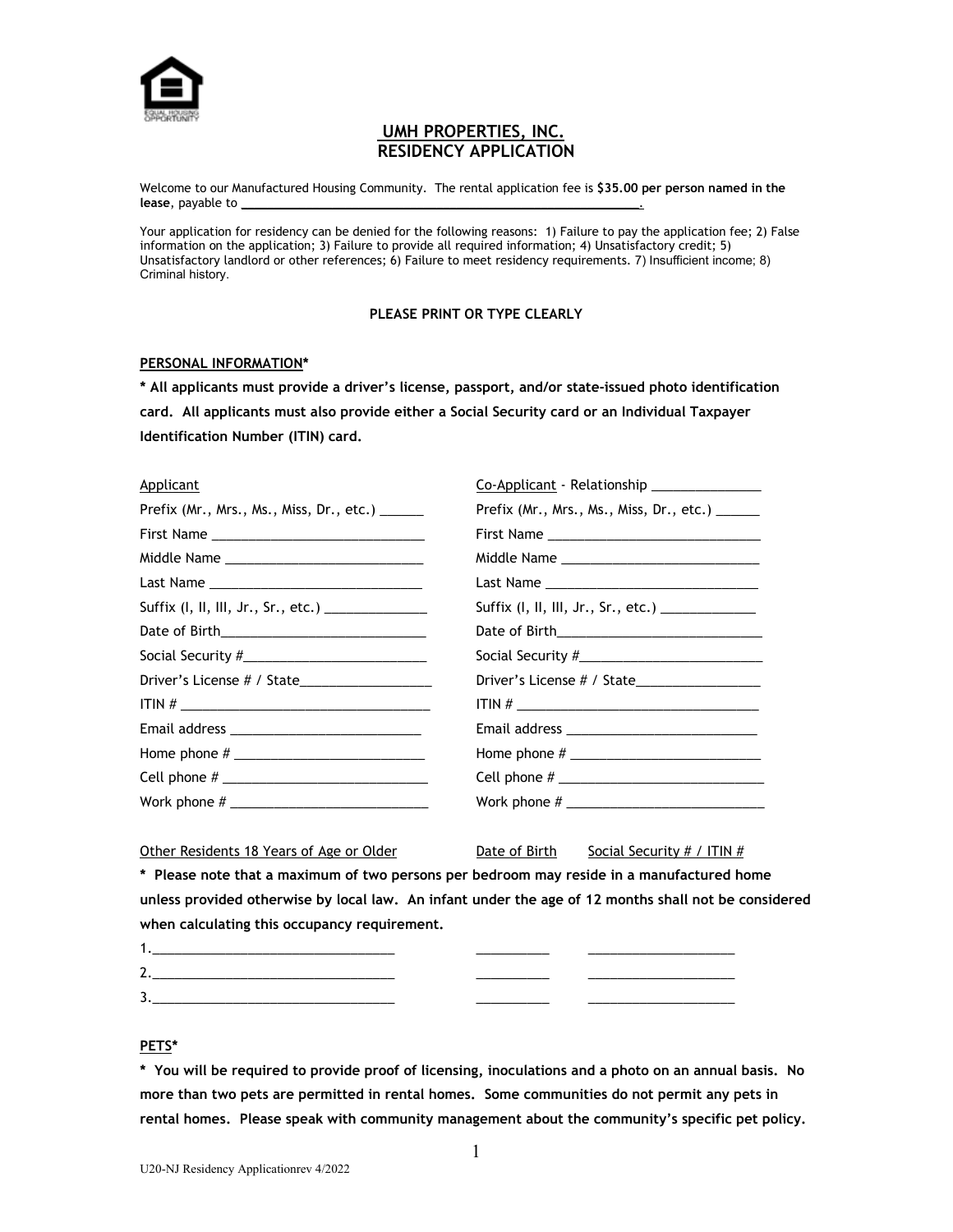| <b>SSHALTONING</b> |                                                              |  |  |
|--------------------|--------------------------------------------------------------|--|--|
|                    | Kind, Breed, M/F, Spayed/Neutered, Weight, Age, Veterinarian |  |  |

1. \_\_\_\_\_\_\_\_\_\_\_\_\_\_\_\_\_\_\_\_\_\_\_\_\_\_\_\_\_\_\_\_\_\_\_\_\_\_\_\_\_\_\_\_\_\_\_\_\_\_\_\_\_\_\_\_\_\_\_\_\_\_\_\_\_\_\_\_\_\_\_\_\_\_\_\_\_\_\_\_ 2. \_\_\_\_\_\_\_\_\_\_\_\_\_\_\_\_\_\_\_\_\_\_\_\_\_\_\_\_\_\_\_\_\_\_\_\_\_\_\_\_\_\_\_\_\_\_\_\_\_\_\_\_\_\_\_\_\_\_\_\_\_\_\_\_\_\_\_\_\_\_\_\_\_\_\_\_\_\_\_\_

# **RESIDENTIAL HISTORY**

| <u>Applicant</u>                              | Co-Applicant                                   |
|-----------------------------------------------|------------------------------------------------|
| Current Street Address _____________________  | Current Street Address _____________________   |
| Municipality ______________________________   |                                                |
|                                               |                                                |
|                                               |                                                |
| Zip Code ________________________________     |                                                |
| 0wn_______Rent_______0ther __________________ | Own________Rent_______Other_________________   |
| Landlord/Mortgagor ______________________     | Landlord/Mortgagor___________________________  |
|                                               |                                                |
|                                               | Move-in date _________________________________ |
| Monthly Payment _________________________     |                                                |
|                                               |                                                |

**Please list any and all other addresses where you have resided over the past 7 years:**

# **PRIOR ADDRESS #1**

|                                            | Street Address ___________________________  |
|--------------------------------------------|---------------------------------------------|
|                                            |                                             |
|                                            |                                             |
|                                            |                                             |
| Zip Code _________________________________ |                                             |
| Own______Rent______Other ________________  |                                             |
| Landlord/Mortgagor_______________________  | Landlord/Mortgagor ________________________ |
|                                            |                                             |
| Monthly Payment _______________________    |                                             |
| Move-in date / Move-out date               | Move-in date / Move-out date_______________ |

# **PRIOR ADDRESS #2**

| Street Address ______________________        |                                                 |
|----------------------------------------------|-------------------------------------------------|
|                                              | Municipality __________________________________ |
| County ___________________________________   |                                                 |
|                                              |                                                 |
| Zip Code _________________________________   |                                                 |
| 0wn_______Rent_______0ther _________________ | Own_______Rent_______Other_________________     |
|                                              |                                                 |
|                                              |                                                 |
|                                              |                                                 |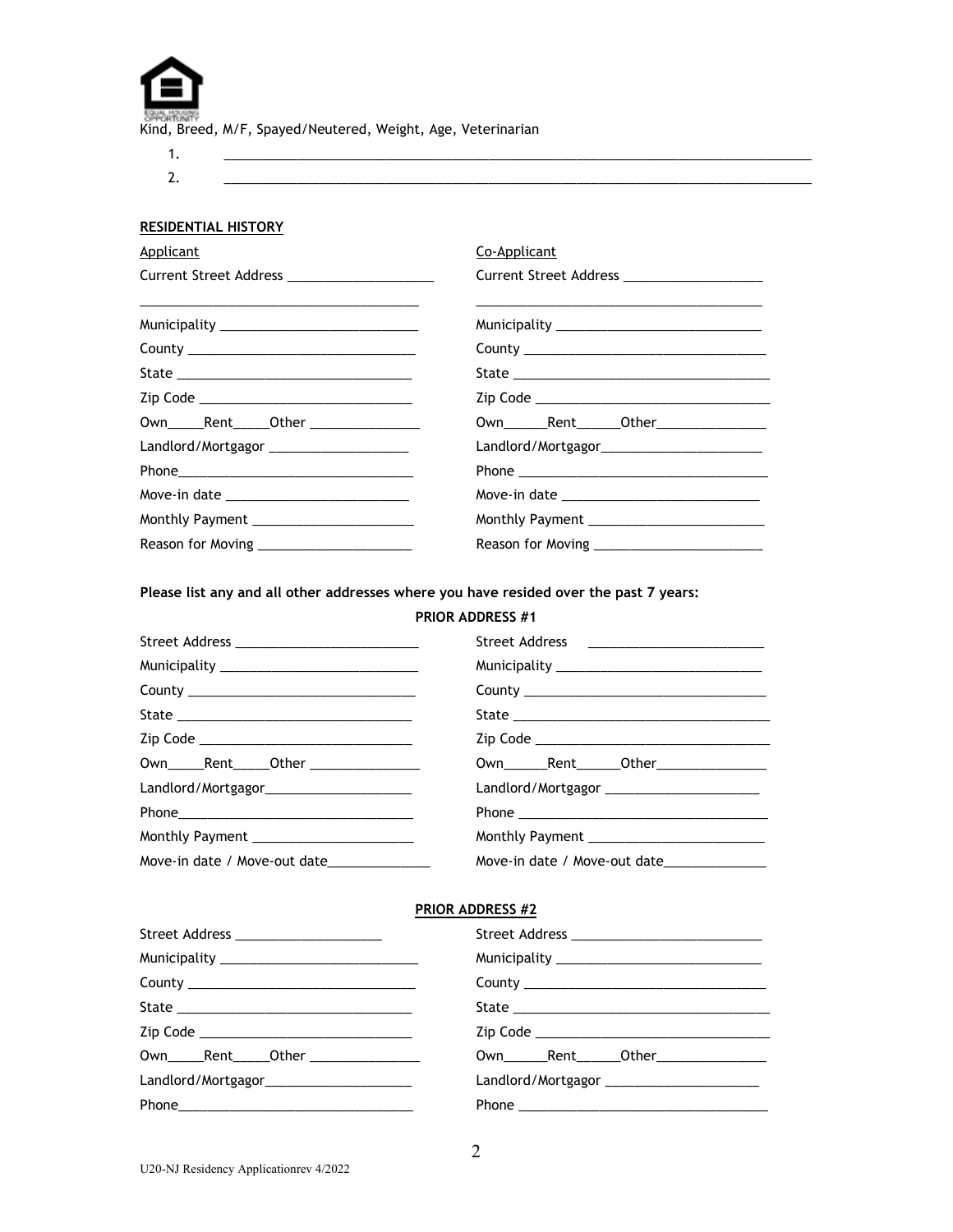| Monthly<br>D<br>s |
|-------------------|

Monthly Payment \_\_\_\_\_\_\_\_\_\_\_\_\_\_\_\_\_\_\_\_\_\_ Monthly Payment \_\_\_\_\_\_\_\_\_\_\_\_\_\_\_\_\_\_\_\_\_\_\_\_ Move-in date / Move-out date\_\_\_\_\_\_\_\_\_\_\_\_\_\_\_\_\_\_\_ Move-in date / Move-out date\_\_\_\_\_\_\_\_\_\_\_\_\_\_\_\_\_\_\_\_\_\_\_\_\_\_\_\_\_\_\_\_\_\_

## **PRIOR ADDRESS #3**

| Street Address _____________________________ | Street Address ______________________________  |
|----------------------------------------------|------------------------------------------------|
| Municipality _______________________________ | Municipality _________________________________ |
|                                              |                                                |
|                                              |                                                |
| Zip Code _________________________________   |                                                |
| Own______Rent______Other _________________   | 0wn________Rent________0ther__________________ |
| Landlord/Mortgagor_______________________    | Landlord/Mortgagor ______________________      |
|                                              |                                                |
| Monthly Payment _________________________    |                                                |
| Move-in date / Move-out date________________ | Move-in date / Move-out date____________       |

## **PRIOR ADDRESS #4**

| Street Address ____________________________   |                                            |
|-----------------------------------------------|--------------------------------------------|
|                                               |                                            |
|                                               |                                            |
|                                               |                                            |
|                                               |                                            |
| 0wn_______Rent_______0ther __________________ |                                            |
|                                               | Landlord/Mortgagor _______________________ |
|                                               |                                            |
| Monthly Payment                               |                                            |
| Move-in date / Move-out date______________    |                                            |

### **PRIOR ADDRESS #5**

| Street Address ___________________________   | Street Address _______________________________ |
|----------------------------------------------|------------------------------------------------|
|                                              |                                                |
|                                              |                                                |
|                                              |                                                |
|                                              |                                                |
| 0wn_______Rent_______0ther _________________ |                                                |
| Landlord/Mortgagor_______________________    | Landlord/Mortgagor ________________________    |
|                                              |                                                |
| Monthly Payment _______________________      |                                                |
| Move-in date / Move-out date______________   | Move-in date / Move-out date                   |

**Please use additional sheets of paper if necessary to include any remaining addresses over the past 7 years.**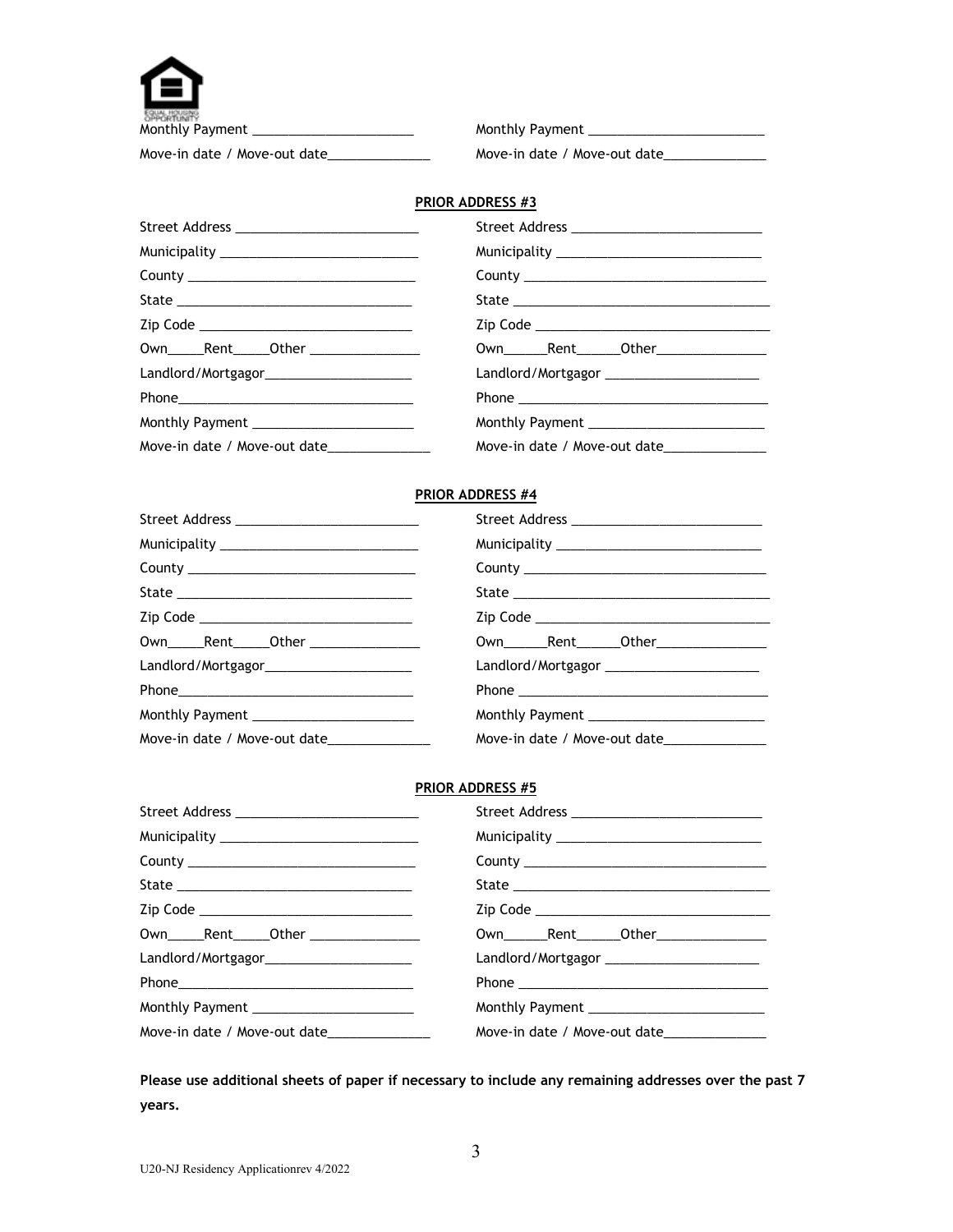

## **PROOF OF INCOME\***

**\*Provide proof of employment or other forms of income (W-2, tax return, court order, other)**

| <b>Applicant</b> |                                            | Co-Applicant                        |
|------------------|--------------------------------------------|-------------------------------------|
| 1.               |                                            | Employer __________________________ |
|                  | Annual salary \$                           | Annual salary \$                    |
|                  |                                            |                                     |
|                  |                                            |                                     |
|                  |                                            |                                     |
|                  |                                            |                                     |
|                  | Length of time at employer _______________ | Length of time at employer ________ |
|                  |                                            |                                     |

**Provide prior employer information if employed at current job for less than one year.**

2. List all sources and amounts of income other List all sources and amounts of income than employment income (if you wish to have other than employment income (if you wish them considered to meet the income them considered to meet the qualification requirement) income qualification requirement) (E.g., alimony, child support, pension, (E.g., alimony, child support, pension, disability, etc.) and the disability, etc.)

## **CRIMINAL HISTORY**

| Has either Applicant, or any person to reside in the home, ever pled guilty / been convicted of a criminal |  |
|------------------------------------------------------------------------------------------------------------|--|
| offense (misdemeanor or felony)? The Yes                                                                   |  |
| If the answer is "yes", please explain and give dates:                                                     |  |

\_\_\_\_\_\_\_\_\_\_\_\_\_\_\_\_\_\_\_\_\_\_\_\_\_\_\_\_\_\_\_\_\_\_\_\_\_\_\_\_\_\_\_ \_\_\_\_\_\_\_\_\_\_\_\_\_\_\_\_\_\_\_\_\_\_\_\_\_\_\_\_\_\_\_\_\_\_\_\_\_ \_\_\_\_\_\_\_\_\_\_\_\_\_\_\_\_\_\_\_\_\_\_\_\_\_\_\_\_\_\_\_\_\_\_\_\_\_\_\_\_\_\_\_ \_\_\_\_\_\_\_\_\_\_\_\_\_\_\_\_\_\_\_\_\_\_\_\_\_\_\_\_\_\_\_\_\_\_\_\_\_ \_\_\_\_\_\_\_\_\_\_\_\_\_\_\_\_\_\_\_\_\_\_\_\_\_\_\_\_\_\_\_\_\_\_\_\_\_\_\_\_\_\_\_ \_\_\_\_\_\_\_\_\_\_\_\_\_\_\_\_\_\_\_\_\_\_\_\_\_\_\_\_\_\_\_\_\_\_\_\_\_

Is either Applicant, or any person to reside in the home, actively on probation or parole resulting from any of the crimes mentioned above? \_\_\_\_\_\_\_\_\_\_\_\_ Yes \_\_\_\_\_\_\_\_\_\_\_\_\_\_No

\_\_\_\_\_\_\_\_\_\_\_\_\_\_\_\_\_\_\_\_\_\_\_\_\_\_\_\_\_\_\_\_\_\_\_\_\_\_\_\_\_\_\_\_\_\_\_\_\_\_\_\_\_\_\_\_\_\_\_\_\_\_\_\_\_\_\_\_\_\_\_\_\_\_\_\_\_\_\_\_\_\_\_\_\_\_

## **LITIGATION HISTORY**

|                                |  |  |  | Has either Applicant ever been party to any lawsuit, eviction, judgment, bankruptcy, foreclosure or other |  |
|--------------------------------|--|--|--|-----------------------------------------------------------------------------------------------------------|--|
| litigation, or broken a lease? |  |  |  |                                                                                                           |  |

\_\_\_\_\_\_\_\_\_\_\_\_\_\_\_\_\_\_\_\_\_\_\_\_\_\_\_\_\_\_\_\_\_\_\_\_\_\_\_\_\_\_\_\_\_\_\_\_\_\_\_\_\_\_\_\_\_\_\_\_\_\_\_\_\_\_\_\_\_\_\_\_\_\_\_\_\_\_\_\_\_\_\_\_\_\_\_\_\_\_ \_\_\_\_\_\_\_\_\_\_\_\_\_\_\_\_\_\_\_\_\_\_\_\_\_\_\_\_\_\_\_\_\_\_\_\_\_\_\_\_\_\_\_\_\_\_\_\_\_\_\_\_\_\_\_\_\_\_\_\_\_\_\_\_\_\_\_\_\_\_\_\_\_\_\_\_\_\_\_\_\_\_\_\_\_\_\_\_\_\_

If the answer is "yes", please explain, give dates, and amount of any unsatisfied judgment: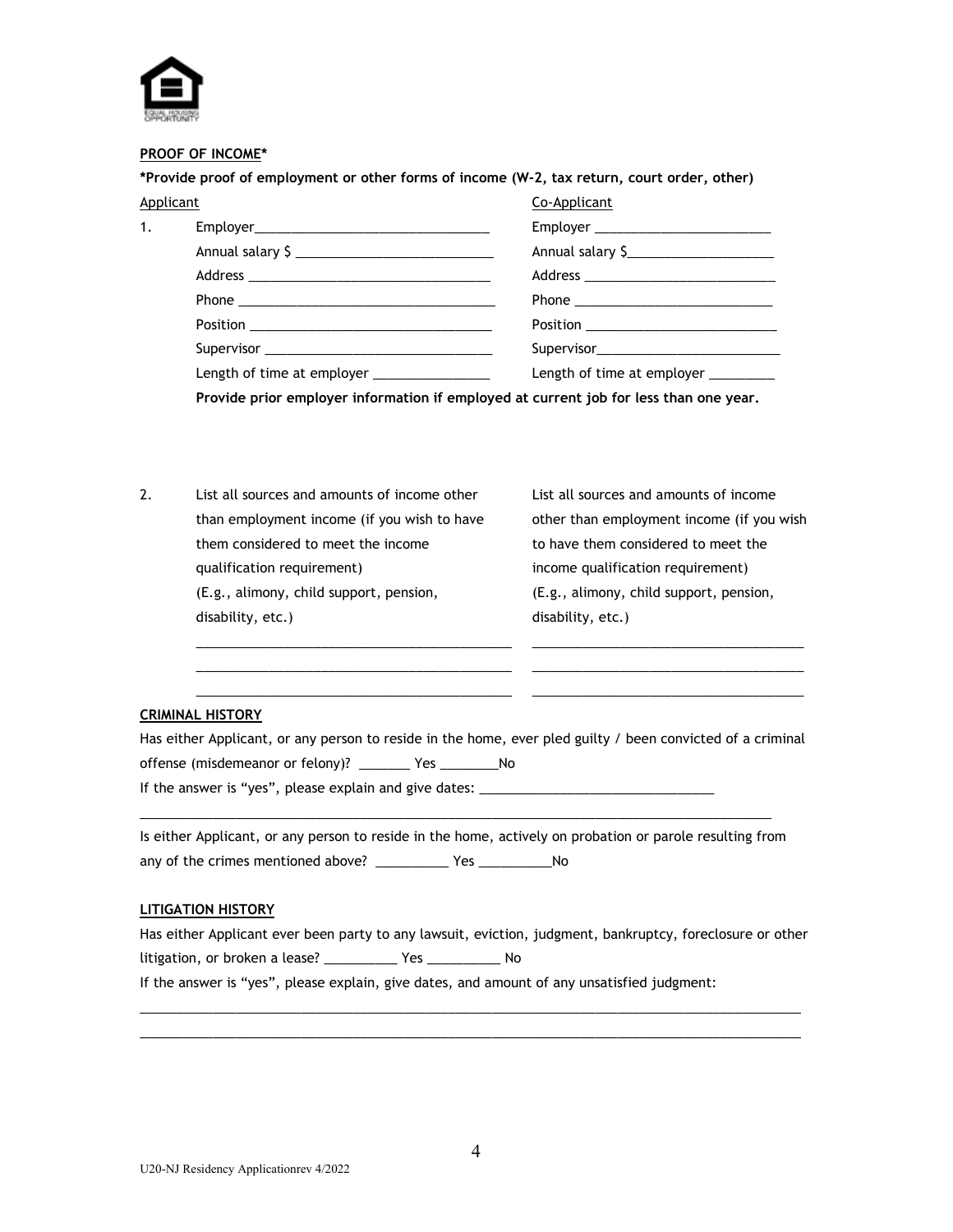

| <b>OTHER INFORMATION</b>                              |                                                                                                    |  |                                                                                                                                                                                                                                    |
|-------------------------------------------------------|----------------------------------------------------------------------------------------------------|--|------------------------------------------------------------------------------------------------------------------------------------------------------------------------------------------------------------------------------------|
| Applicant                                             |                                                                                                    |  |                                                                                                                                                                                                                                    |
| <b>Automobiles</b>                                    |                                                                                                    |  |                                                                                                                                                                                                                                    |
| Make - Year - Color - License - State                 |                                                                                                    |  |                                                                                                                                                                                                                                    |
|                                                       |                                                                                                    |  |                                                                                                                                                                                                                                    |
| 2.                                                    |                                                                                                    |  |                                                                                                                                                                                                                                    |
| Co-Applicant                                          |                                                                                                    |  |                                                                                                                                                                                                                                    |
| <b>Automobiles</b>                                    |                                                                                                    |  |                                                                                                                                                                                                                                    |
| Make - Year - Color - License - State<br>1.<br>2.     |                                                                                                    |  |                                                                                                                                                                                                                                    |
| In case of emergency, contact:<br><b>Applicant</b>    |                                                                                                    |  |                                                                                                                                                                                                                                    |
| Name - Relationship - Address - Phone                 |                                                                                                    |  |                                                                                                                                                                                                                                    |
| Co-Applicant<br>Name - Relationship - Address - Phone |                                                                                                    |  |                                                                                                                                                                                                                                    |
|                                                       |                                                                                                    |  |                                                                                                                                                                                                                                    |
| <b>MANUFACTURED HOME INFORMATION</b>                  |                                                                                                    |  |                                                                                                                                                                                                                                    |
| Year $\_\_\_\_\$                                      |                                                                                                    |  |                                                                                                                                                                                                                                    |
|                                                       | ________ Make _______________ Model _______________ Size ____________Serial # ____________________ |  |                                                                                                                                                                                                                                    |
|                                                       | Bedrooms/Bathrooms __________Date of Purchase _______________                                      |  | <b>Dealer Second Second Second Second Second Second Second Second Second Second Second Second Second Second Second Second Second Second Second Second Second Second Second Second Second Second Second Second Second Second Se</b> |
|                                                       | Type of Heat: ________ Oil _________ Gas ________Electric ________Other _________Required # amps   |  |                                                                                                                                                                                                                                    |
|                                                       |                                                                                                    |  |                                                                                                                                                                                                                                    |
|                                                       |                                                                                                    |  |                                                                                                                                                                                                                                    |
|                                                       |                                                                                                    |  |                                                                                                                                                                                                                                    |
| Company Address                                       | Phone $#$                                                                                          |  |                                                                                                                                                                                                                                    |
|                                                       |                                                                                                    |  |                                                                                                                                                                                                                                    |

I certify that the above information is correct and I understand that this application may be revoked if any information furnished herein is found to be false. I authorize Landlord to obtain information deemed desirable in processing this application, including but not limited to: credit reports, civil or criminal actions, rental history, employment history, police and vehicle records; and I release Landlord, its employees and agents from all liability for any damage incurred in furnishing or obtaining such information. Upon approval, I agree to execute a lease before possession is given. I shall be given a copy of the lease, including rules and regulations. I agree to pay the security deposit, if any, and the first month's rent within five days after being notified of approval, time being of the essence; failing which, the application fee shall be retained by Landlord as the agreed compensation for credit investigation, processing and verification of the application, other expenses and/or loss of rent, and the Landlord shall have no further obligation to me. In no event is the application fee refundable. I hereby waive any claim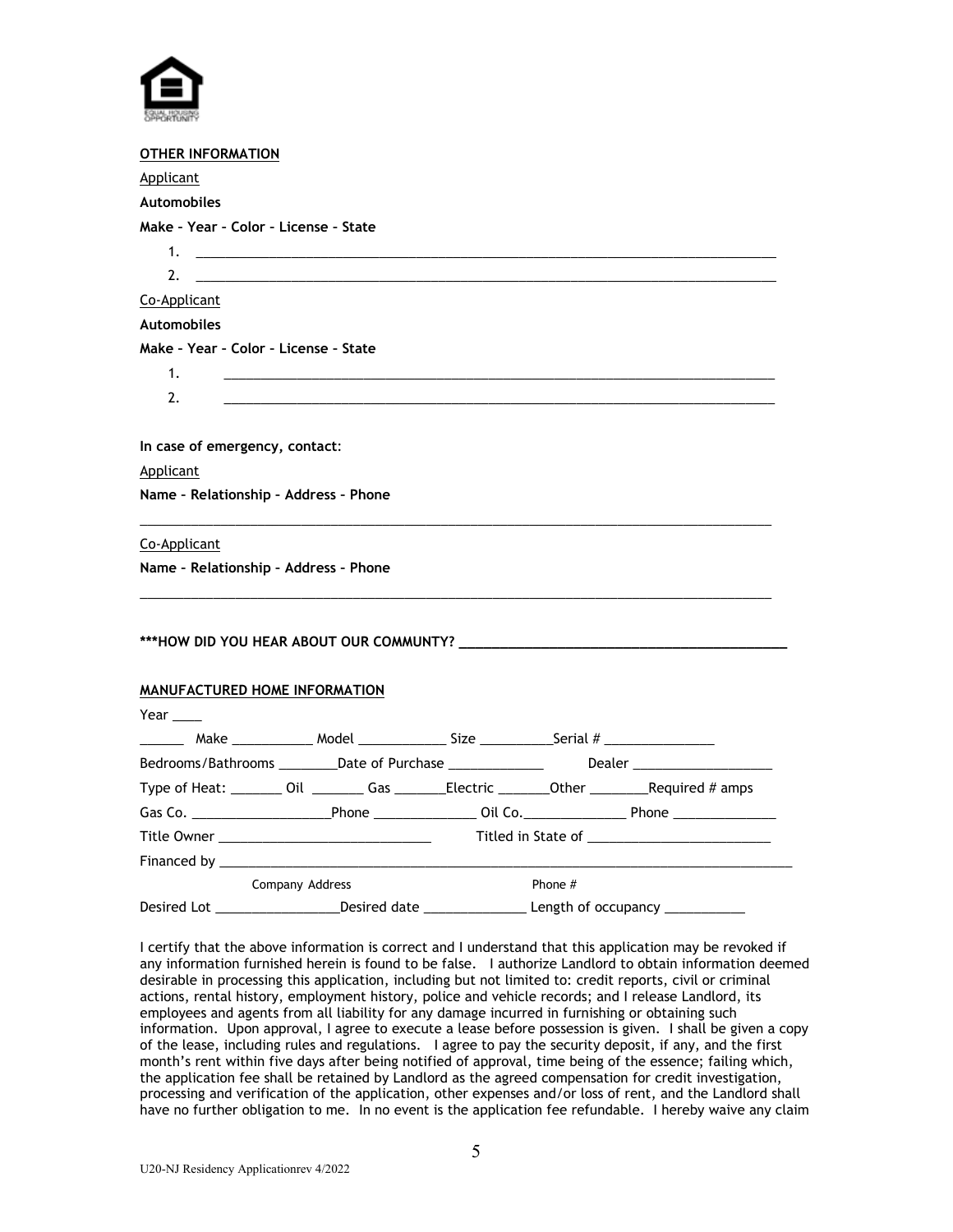

for damages by reason of non-acceptance of this application which the Landlord or his agent may reject without stating reason for doing so. I understand that this application will be incorporated into my Lease.

| <b>Applicant</b>            |      | <b>Co-Applicant</b> |      |  |
|-----------------------------|------|---------------------|------|--|
|                             |      |                     |      |  |
| Name                        | Date | Name                | Date |  |
| <b>UMH Properties, Inc.</b> |      |                     |      |  |
| By:                         | Date |                     |      |  |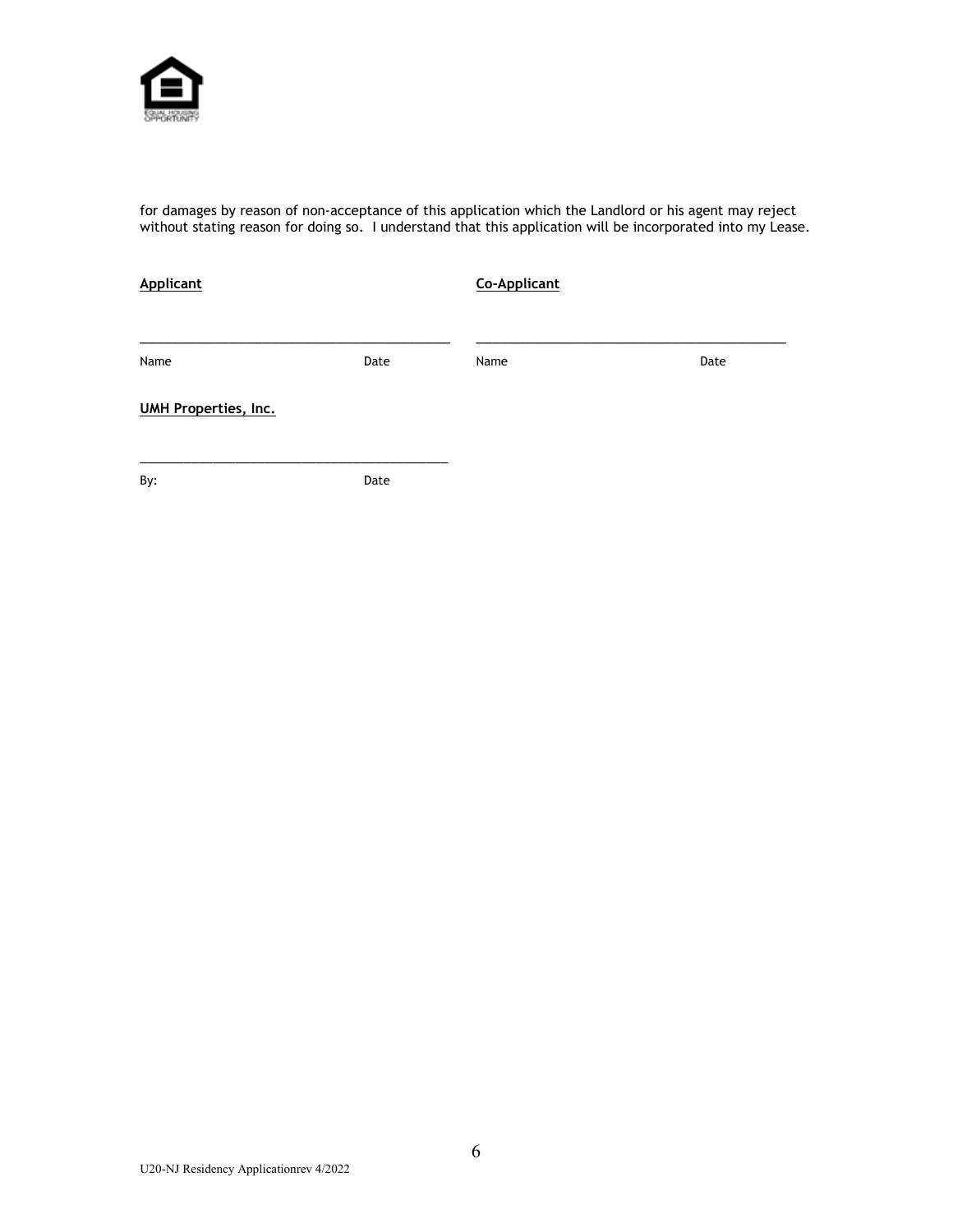

By signing below, you acknowledge and understand that in connection with your application for residential tenancy with UMH Properties, Inc., we may now, or at any time you are leasing from UMH Properties, Inc . obtain a "consumer report" and/or an "investigative consumer report" on you from **TRAK-1 TECHNOLOGY**, a consumer reporting agency, or from any third party, in strict compliance with both state and federal law. A consumer report is any communication of information by a consumer reporting agency bearing on you credit worthiness, credit standing, credit capacity, character, general reputation, personal characteristics, or mode of living which is used or expected to be used for purposes of serving as a factor in establishing your current and/or continuing eligibility for residential purposes. An investigative consumer report is obtained through personal interviews with individuals who may have knowledge of your character, general reputation, personal characteristics, or mode of living. The consumer reports or investigative consumer reports may contain public record information which may be requested or made on you including, but not limited to: consumer credit, criminal records, civil cases in which you have been involved, driving history records, education records, previous employment history, workers compensation claims history, social security traces, military records, professional licensure records, eviction records, drug testing, government records, and others. You further understand that these reports may include reasons for your evictions at other residential complexes, if applicable. You also acknowledge and understand that information from various federal, state, local, and other agencies which contain information about your past activities will be requested. You are hereby notified that you have the right to make a timely request for a copy of the scope and nature of the above investigative background report and/or a complete copy of your consumer report contained in UMH Properties, Inc.'s files on you at the time of your request by providing proper identification and the payment of any legally permissible fees. You are further notified that, in the event you are denied tenancy, you will be provided the name, address and telephone number of the consumer reporting agency and a description in writing of your rights under the Fair Credit Reporting Act. Correspondence to **TRAK-1 TECHNOLOGY** shall be directed to: **TRAK-1 TECHNOLOGY; CONSUMER DISPUTES; P.O. BOX 52028; TULSA, OKLAHOMA, 74152; 918-779-7000.**

**THE FAIR CREDIT REPORTING ACT GIVES YOU SPECIFIC RIGHTS IN DEALING WITH CONSUMER REPORTING AGENCIES. YOU WILL BE GIVEN A SUMMARY OF THESE RIGHTS TOGETHER WITH THIS DOCUMENT.**

#### **AUTHORIZATION**

By signing below, you hereby authorize, without reservation, **TRAK-1 TECHNOLOGY** or any third party contacted by this organization to furnish the above-mentioned and requested information. You further authorize ongoing procurement of the above-mentioned information, reports and records at any time during your residential tenancy or in the course of considering you for residential tenancy. You also agree that a fax or photocopy of this authorization with your signature is accepted as having the same authority as the original. You further authorize and request, without reservation, any present or former employer, landlord, school, police department, financial institution, division or motor vehicles, consumer reporting agencies, or other persons or agencies having knowledge about you to furnish [**LANDLORD/COMPANY NAME**] with any and all background information in their possession regarding you, so that your residential tenancy qualifications may be evaluated and/or reassessed.

#### **ACKNOWLEGEMENT OF RECEIPT OF SUMMARY OF RIGHTS**

**By signing below, you certify: (1) that you have read and fully understand this disclosure and authorization; (2) that all of the information you are providing is true, complete, correct, and accurate; (3) that you acknowledge that you have received the attached summary of your rights under the Fair Credit Reporting Act (15 U.S.C. §1681 et seq.). The following is information required in order for** [**LANDLORD/COMPANY NAME**] **to obtain a complete consumer report.**

| Signed this_     |      | day of<br>$.20$ — $.$ |      |  |  |
|------------------|------|-----------------------|------|--|--|
| <b>Applicant</b> |      | <b>Co-Applicant</b>   |      |  |  |
| Name             | Date | Name                  | Date |  |  |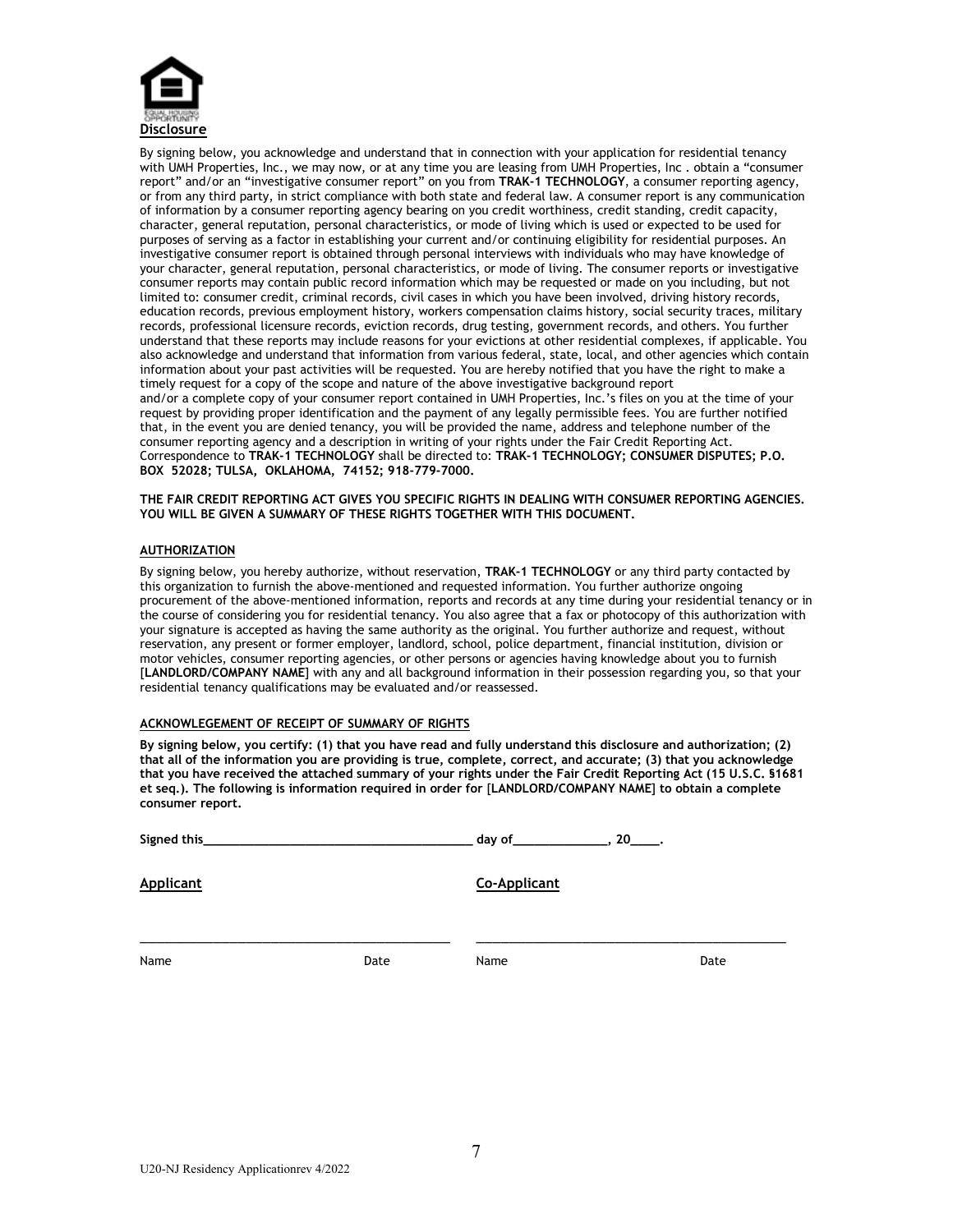

#### **A Summary of Your Rights Under the Fair Credit Reporting Act**

The federal Fair Credit Reporting Act (FCRA) promotes the accuracy, fairness, and privacy of information in the files of consumer reporting agencies. These are many types of consumer reporting agencies, including credit bureaus and specialty agencies (such as agencies that sell information about check writing histories, medical records, and rental history records). Here is a summary of your major rights under the FCRA. **For more information, including information about additional rights, go t[o www.ftc.gov/credit](http://www.ftc.gov/credit) or write to: Consumer Response, Center, Room 130- A, Federal Trade Commission, 600 Pennsylvania Ave. N.W., Washington, D.C. 20580.**

- **You must be told if information in your file has been used against you.** Anyone who uses a credit report or another type of consumer report to deny your application for credit, insurance, or employment-or to take another adverse action against you-must tell you, and must give you the name, address, and phone number of the agency that provided the information.
- **You have the right to know what is in your file.** You may request and obtain all the information about you in the files of a consumer reporting agency (your "file disclosure"). You will be required to provide proper identification, which may include your Social Security number. In many cases, the disclosure will be free. You are entitled to a free file disclosure if:
	- $\circ$  a person has taken adverse action against you because of information in your credit report;<br> $\circ$  you are the victim of identity theft and place a fraud alert in your file;
		- you are the victim of identity theft and place a fraud alert in your file;
	- $\circ$  your file contains inaccurate information as a result of fraud;<br> $\circ$  you are on public assistance:
	- you are on public assistance;
		- you are unemployed but expect to apply for employment within 60 days.

In addition, by September 2007 all consumers will be entitled to be one free disclosure every 12 months upon request from each nationwide credit bureau and from nationwide specialty consumer reporting agencies. See [www.ftc.gov/credit](http://www.ftc.gov/credit) for additional information.

- **You have the right to ask for a credit score.** Credit scores are numerical summaries of your creditworthiness based on information from credit bureaus. You may request a credit score from consumer reporting agencies that create scores or distribute scores used in residential real property loans, but you will have to pay for it. In some mortgage transactions, you will receive credit score information for free from mortgage lender.
- **You have the right to dispute incomplete or inaccurate information.** If you identify information in your file that is incomplete or inaccurate, and report it to the consumer reporting agency, the agency must investigate unless your dispute is frivolous. See [www.ftc.gov/credit](http://www.ftc.gov/credit) for an explanation of dispute procedures.
- **Consumer reporting agencies must correct or delete inaccurate, incomplete, or unverifiable information.**  Inaccurate, incomplete or unverifiable information must be removed or corrected, usually within 30 days. However, a consumer reporting agency may continue to report information is has verified as accurate.
- **Consumer reporting agencies may not report outdated negative information.** In most cases, a consumer reporting agency may not report negative information that is more then seven years old, or bankruptcies that are more than 10 years old.
- **Access to your file is limited.** A consumer reporting agency may provide information about you only to people with a valid need—usually to consider an application with a creditor, insurer, employer, landlord, or other business. The FCRA specifies those with a valid need for access.
- **You must give your consent for reports to be provided to employers.** A consumer reporting agency may not give out information about you to your employer, or a potential employer, without your written consent given to the employer. Written consent generally is not required in the trucking industry. For more information, go to [www.ftc.gov/credit.](http://www.ftc.gov/credit)
- **You may limit "prescreened" offers of credit and insurance you get based on information in your credit report.** Unsolicited "prescreened" offers for credit and insurance must include a toll-free phone number you can call if you choose to remove your name and address from the lists these offers are based on. You may opt-out with the nationwide credit bureaus at 1-888-5-OPTOUT (1-888-567-8688).
- **You may seek damages from violators.** If a consumer reporting agency violates the FCRA, you may be able to sue in state or federal court.
- **Identity theft victims and active duty military personnel have additional rights.** For more information, visit [www.ftc.gov/credit.](http://www.ftc.gov/credit)